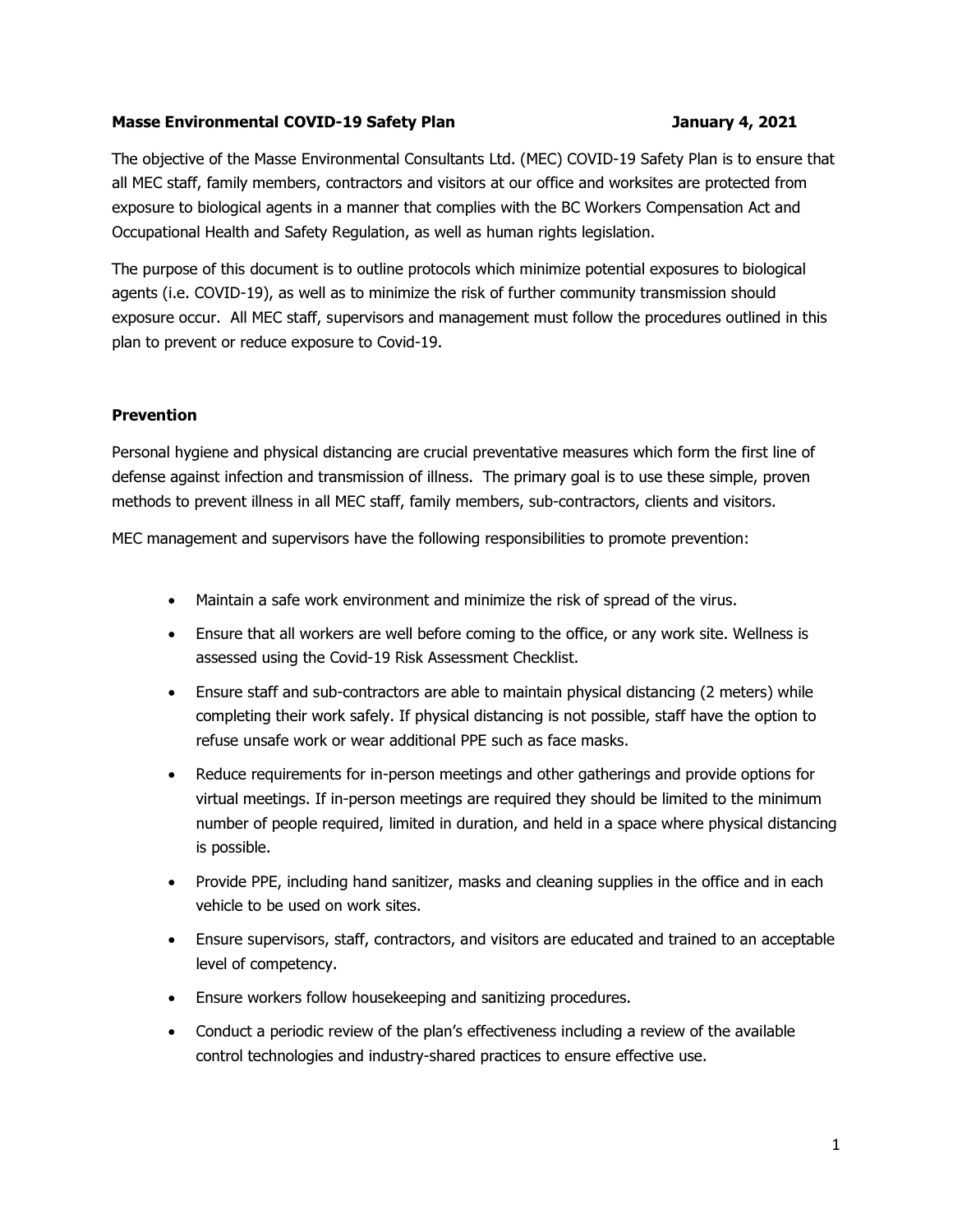- Update this document based on up to date information available from the BC Center for Disease Control (CDC) and the Provincial Health Officer (PHO).
- Maintain all training, monitoring and inspection records.
- Ensure the current version of this plan is available to staff, sub-contractors, and visitors.

All MEC staff and sub-contractors have the following responsibilities to promote prevention:

- Do not come to the workplace if feeling unwell or if answering yes to any of the screening questions.
- Each person entering the workplace is required to wash their hands with soap and water and/or use the alcohol-based hand sanitizer provided.
- Staff and visitors must wear a mask in all public areas of the office and when travelling together in vehicles. Masks must be worn in any other shared indoor work areas.
- Staff are encouraged to wash their hands frequently with soap and water for at least 20 seconds. If using an effective alcohol-based hand sanitizer, hands should be rubbed until dry.
- When coughing or sneezing all staff must use a tissue or their elbow
- Staff must not share eating utensils, drinks, towels or cigarettes
- Maintain social distancing (2 meters) or wear a mask when physical distancing is not possible
- Know the exposure hazards of the workplace and share knowledge of hazards with other staff and supervisors so that mitigation protocols can be developed.
- Follow work procedures as directed by the employer or supervisor.
- Ask for assistance whenever they are unsure of a safe practice.
- Use any required PPE as instructed (including masks, gloves and sanitizer).
- Report any possible COVID-19 exposures (at work or at home) to your supervisor.
- Report any unsafe conditions or acts to supervisor.

## **Screening**

MEC has adopted a screening procedure to minimize staff, family, contractor and visitor risk of transmission before entering MEC office or worksites.

Anyone who reports feeling unwell with symptoms of COVID-19 is not permitted to come to work and must contact the local health authorities and follow their directions. They are to be assessed prior to returning to the workplace. Any employee who reports close contact with a diagnosed/suspected case of COVID-19 is required to self-isolate for 14 days. Close contact is defined as a person who provides care for an infected individual (e.g. healthcare worker, family member, caregivers), and /or has been in close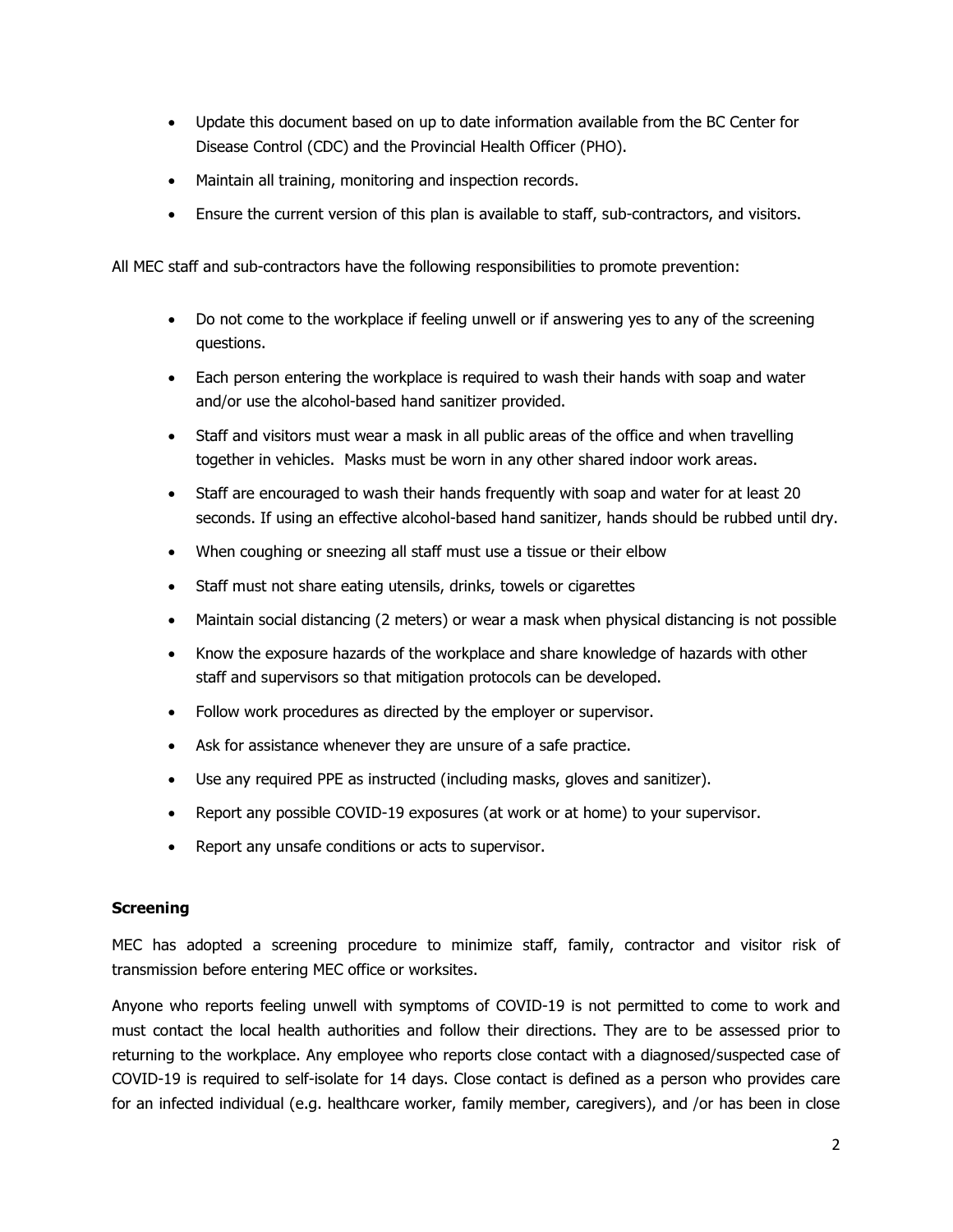physical contact with an infected individual without consistent and appropriate use of personal protective equipment

Any employee who has travelled outside of the country is required to self-isolate for 14 days. The rule also applies to any employee who travels to high risk regions of BC or Canada against current PHO recommendations against unnecessary travel.

The MEC COVID Risk Assessment Checklist provided at the end of this document must be completed by any staff, family, contractors, or visitors before entering the MEC office or before entering a MEC worksite. Staff must remain aware of the checklist and immediately alert a supervisor before returning to work if they answer "yes" to any question.

In the event that an employee tests positive for COVID-19, the following will be implemented:

- Immediately require that the employee self-isolate from other employees
- Inform other employees who have been in close contact with the COVID-19 positive individual that they may have been exposed
- Immediately disinfect equipment that may have been used by COVID-19 positive individual (vehicles, tools, work surfaces)
- Any COVID-19 positive individual must meet current public health definitions of negative transmissibility (e.g., ten days symptom-free and/or negative test result) before returning to work.

# In the Office.

The following guidelines shall be adhered to during work in the office to minimize the risk of transmission.

- Maintain physical distancing (2 meters) while completing work safely.
- MEC staff will sanitize shared surfaces after every use.
- All common areas of the office will be sanitized twice per week.
- Limit access to the office (contractors, visitors, family, etc.).
- Limit use of shared areas or in corridors where 2 m spacing is not possible.
- Sharing of workstations/desks should be minimized. If you need to use another employee's workstation, the workspace must be sanitised thoroughly before and after use.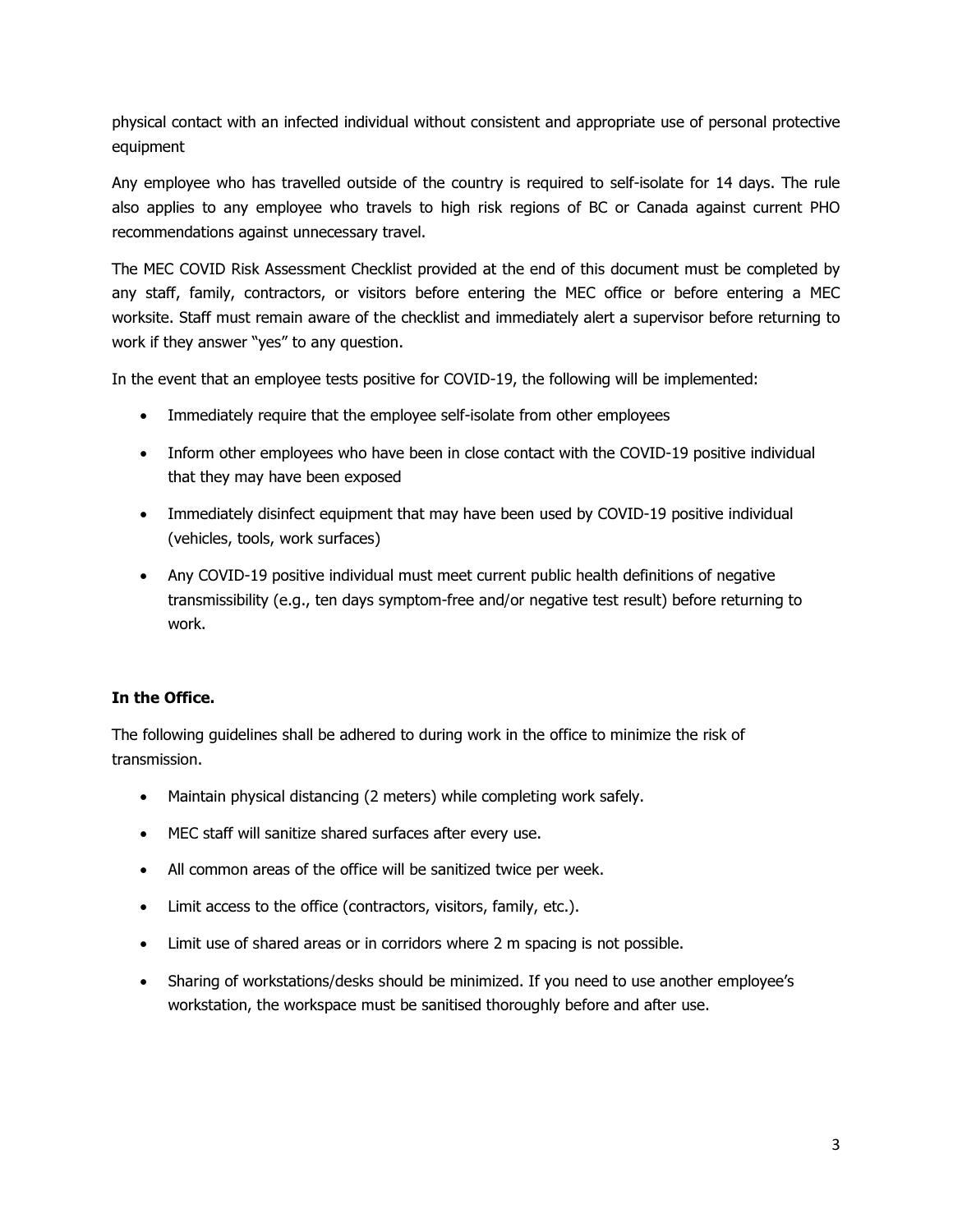## At Work Sites

The following guidelines shall be adhered to while working in the field to minimize the risk of transmission. Staff are responsible to communicate these measures to work crews during tailgate meetings.

- Maintain physical distancing from one another at the worksite where possible. This includes informal discussions with co-workers and while physically working. Maintain at least 2 m between one another. In the case that physical distance cannot be maintained, then staff and subcontractors must wear masks. Staff have the option to refuse unsafe work.
- Do not pass or share tools, pens, documents, electronics, etc. with other workers. In the event a piece of equipment must be shared it must be wiped down with disinfectant between users.
- Ensure that PPE (hand sanitizer, masks and cleaning supplies) are available.
- Adhere to health and safety protocol provided by clients, contractors, and other associates. Notify a supervisor if you feel that there are any deficiencies in the health and safety protocols/implementation.

# Vehicle Use Guidelines

The following guidelines are meant to minimize transmission risk involved with travel.

- Minimize and/or postpone non-essential travel to the extent possible.
- Take separate vehicles when possible. When this is not possible, the number of passengers must be minimized, and the use of masks is required.
- Ensure each vehicle has hand sanitizer and masks so that it is available while onsite and notify a supervisor if it runs out.
- Sanitize all surfaces in a vehicle after use, and document this in the vehicle log.

# Site Specific Control Measures

Ongoing communication and documentation of safety practices is required to promote safe work practices in all of the diverse environments in which we operate. Supervisors and staff are required to address the risks of exposure to biological agents during all site-specific safety planning such as Field Safety Plans and Tailboard meetings. The following points are meant to enhance MEC site specific safety planning processes in the context of the current COVID-19 pandemic:

• Address COVID-19 risks and mitigation protocols during each tailgate meeting. Make sure that all people present at work site understand safety protocols.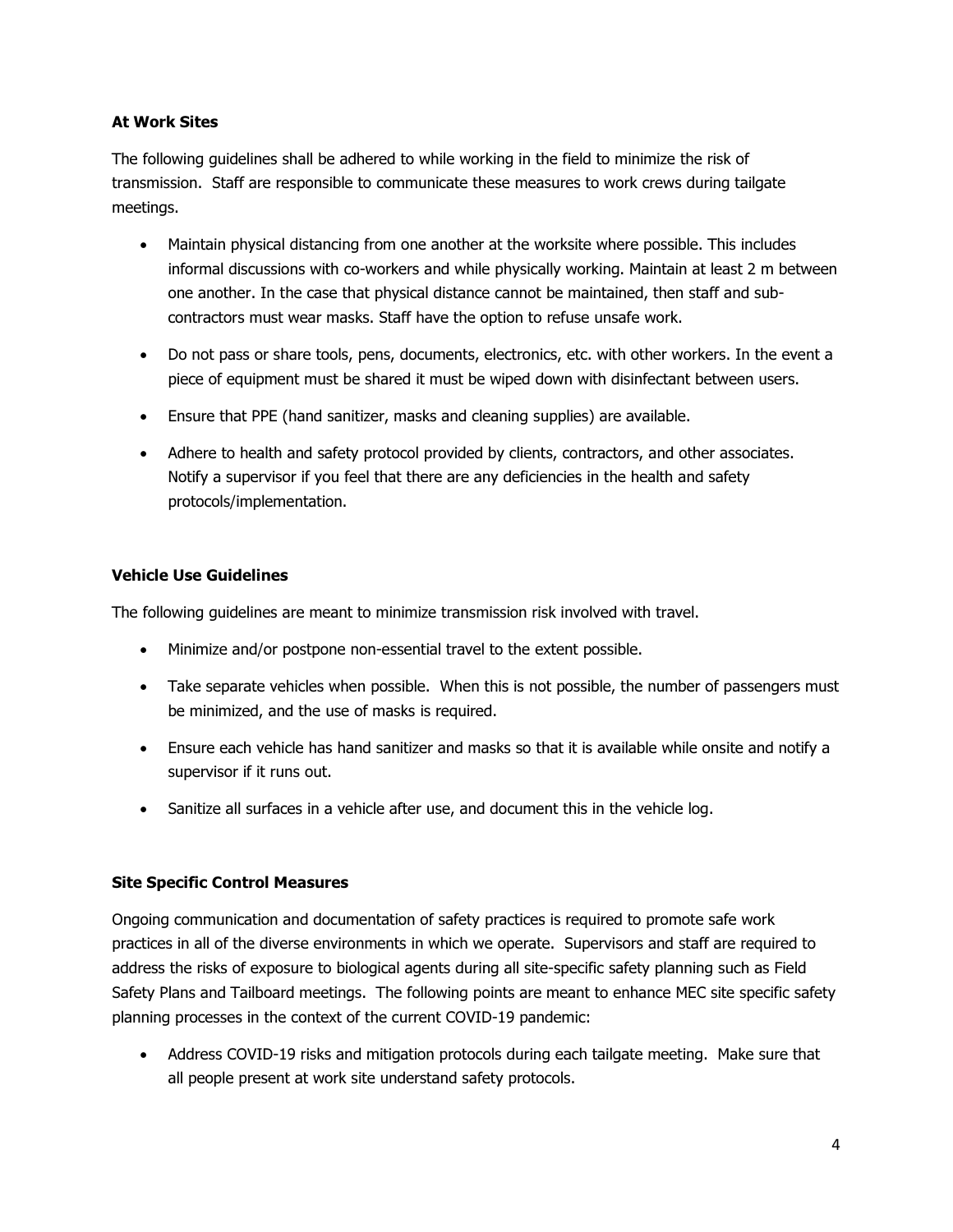- Anticipate and plan for site specific transmission risks. Ask for support from a supervisor if further support is required to mitigate site specific risks.
- Review key safety risks. COVID-19 is not the only workplace hazard present. Stay focused on the task at hand and remind the team that inattention is often a factor in injuries from routine activities.
- Consider issues with hospital visits and emergency response given the current situation. Even relatively minor injuries that need medical attention could be delayed due to COVID-19 requirements.
- Watch out for those around you. Some people are more affected by this situation. Please watch out for those around you who may be distracted, especially when performing tasks that could impact you or others.